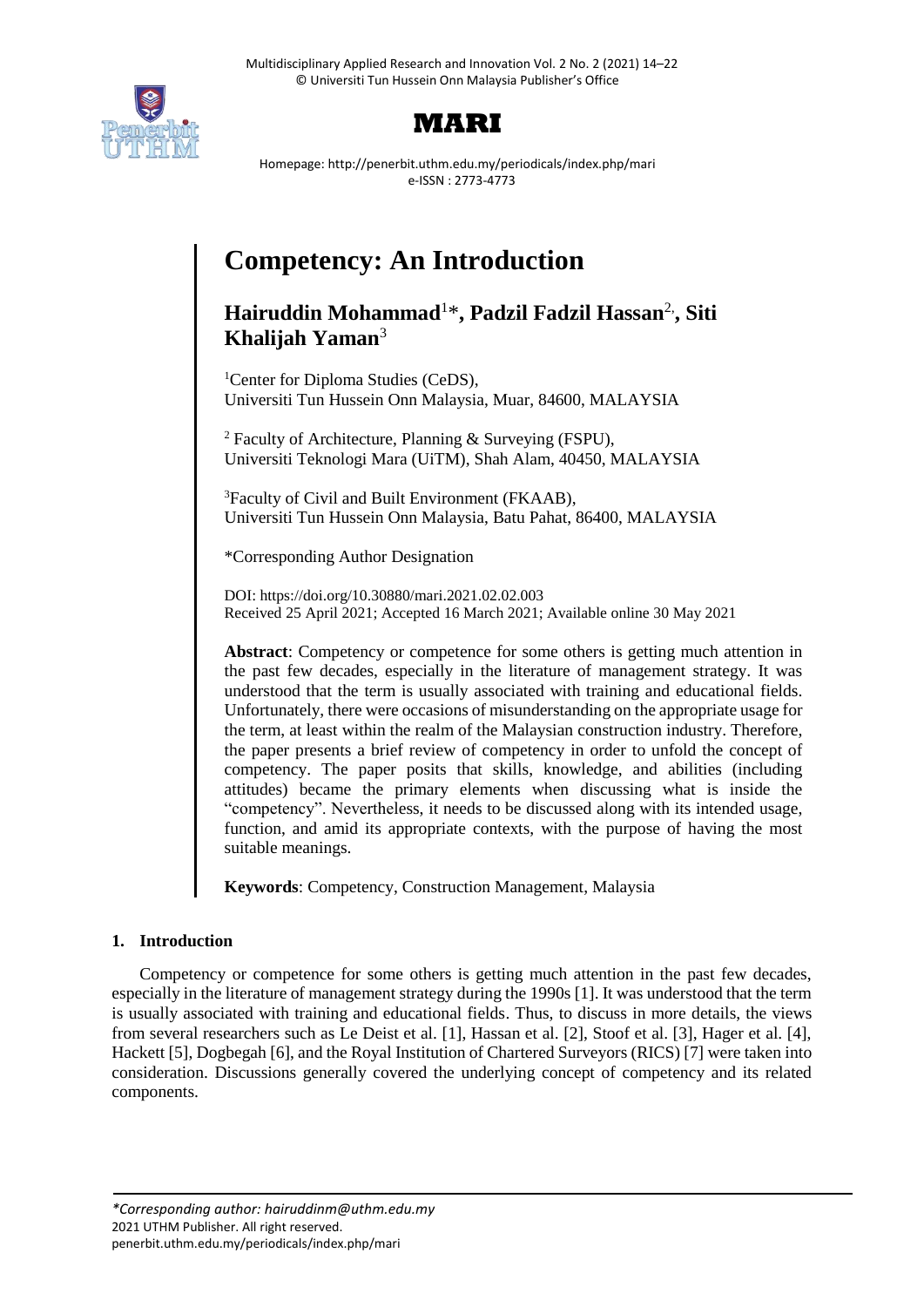## **2. Competency**

To begin with, Hassan et al. and Stoof et al. were both agreed that the concept of competency is frequently used in the area of education including training and Continuing Professional Development (CPD) [2][3]. The particular concept is deemed to be the underlying formula to develop new educational methods or improvisation of an existing method. Besides, Stoof et al. added that competency is not limited only to educational purposes, but the significance of the concept was also appreciated by business organisations through their human resource development (HRD) programs [3].

According to Cambridge Advanced Learner's Dictionary, competency (or competence) means "the ability to do something well" or "an important skill that is needed to do a job" [8]. Based on those meanings, it is clear that the particular terms have a clear definition, which emphasis on people who have an appropriate ability and skill in order to do a job or task with the required performance. Additionally, several quite similar definition from Hartle (1995), Fletcher (2004), and Armstrong (2006), where they were associating competency with the state or quality or characteristic of individual from being adequately well qualified to perform superior job performance [2].

But however, Le Deist et al., Stoof et al., and Hager et al. collectively argues on the exact definition of the terms, which they stressed that there is no precise meaning of competency [1][3][4]. The same thought shared by Hackett who faced difficulty while trying to frame a comprehensive definition of competency in relation to training [5]. Le Deist et al. and Stoof et al. maintained that such definition is somewhat confusing in determining the concept of competence which may cater to different ways of usage [1][3].

To state a simple example, "a course or program is being developed in order to achieve a set of competency needed by the industry". Based on the previous statement regarding a job situation, "competency" means everything important required by employers to ensure that their employees were capable or competent enough to carry a particular task. But still, those statement remains ambiguous especially on "everything important" and also "capable or competent". Therefore, through the culmination of findings from the aforementioned researchers, a summary table (**Table 1**) on the concepts of competency are drawn to ease the understanding of the subject in hand.



#### **Table 1: Summary of competency's concepts based on the previous researchers**

|  | Stoof et al. [3] | • Develop competency definition and concept by using a "constructivist"           |
|--|------------------|-----------------------------------------------------------------------------------|
|  |                  | approach.                                                                         |
|  |                  | • Firstly, using three variables that affected the viability of the definition of |
|  |                  | competency:                                                                       |
|  |                  | o People (who is the stakeholders of the competency activities, i.e.              |
|  |                  | educators, trainers, students, etc.)                                              |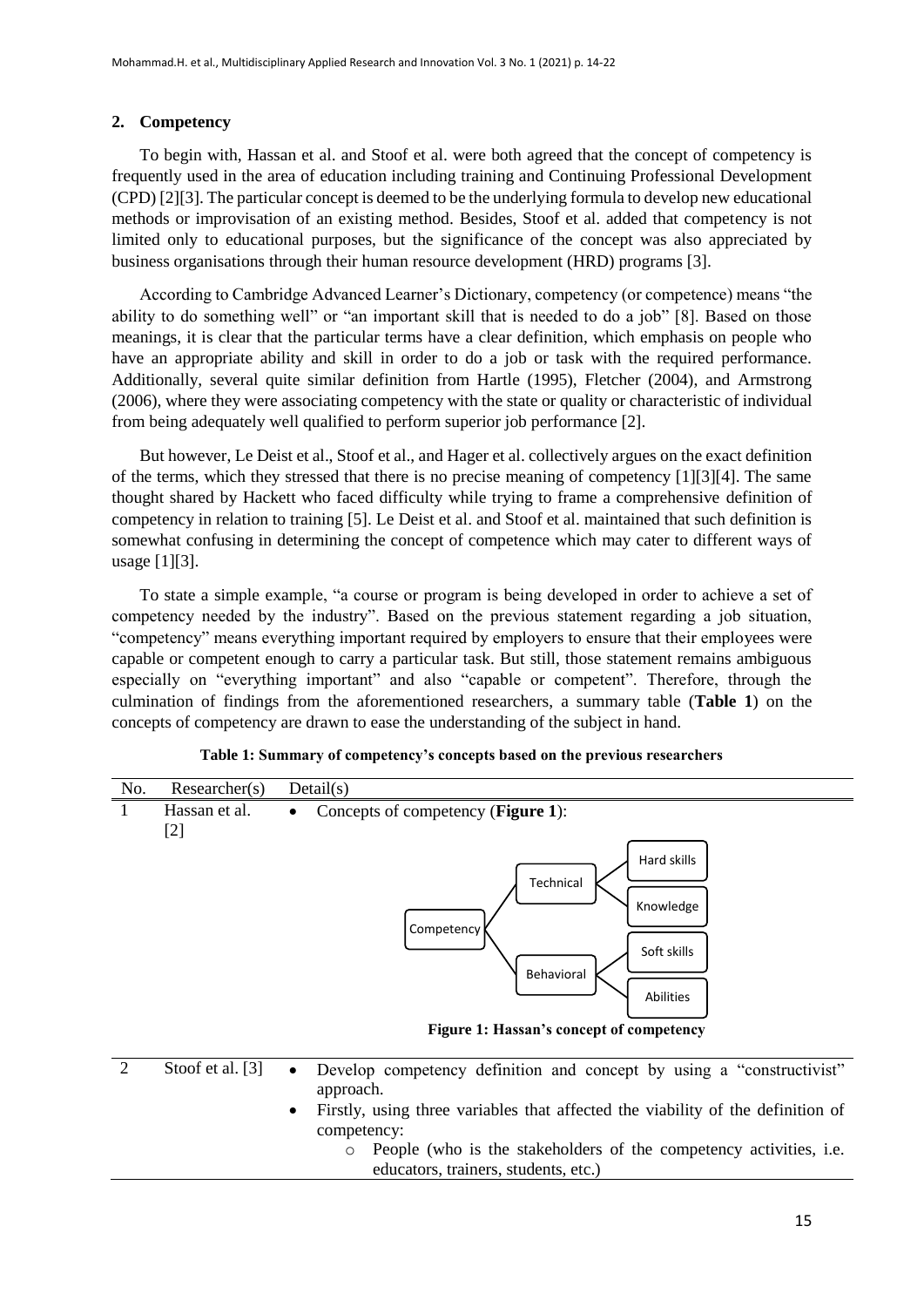- o Goal (what is the objectives of such competency activities, i.e. curriculum design, training design, etc.)
- o Context (what is the nature of the organisations involved, their products and processes involved, and their intended users of the definition, i.e. university as a learning place for students which organised by educators, etc.)
- Secondly, using the boundary approach of competency by adapting the amoeba-like visual aid (**Figure 2**) consists of:
	- o The inside-out approach; based on several dimensions:
		- **Personal vs task characteristics**
		- Individual vs distributed competence
		- Specific vs general competence
		- **Levels of competence vs competence as a level**
		- Teachable vs non-teachable competence
	- o The outside-in approach; based on several terminological hygienes:
		- Competence vs performance
		- Competence vs qualification
		- Competence vs capability and ability
		- Competence vs knowledge, skills, and attitudes
		- Competence vs expertise



**Figure 2: Stoof's outside-in and inside-out concept of competency**

- Lastly, developing competency elements or concepts through the construction of definition based on the previous steps.
- 3 Hager et al. [4] Using an integrated approach to define a richer conception of competency (**Figure 3**):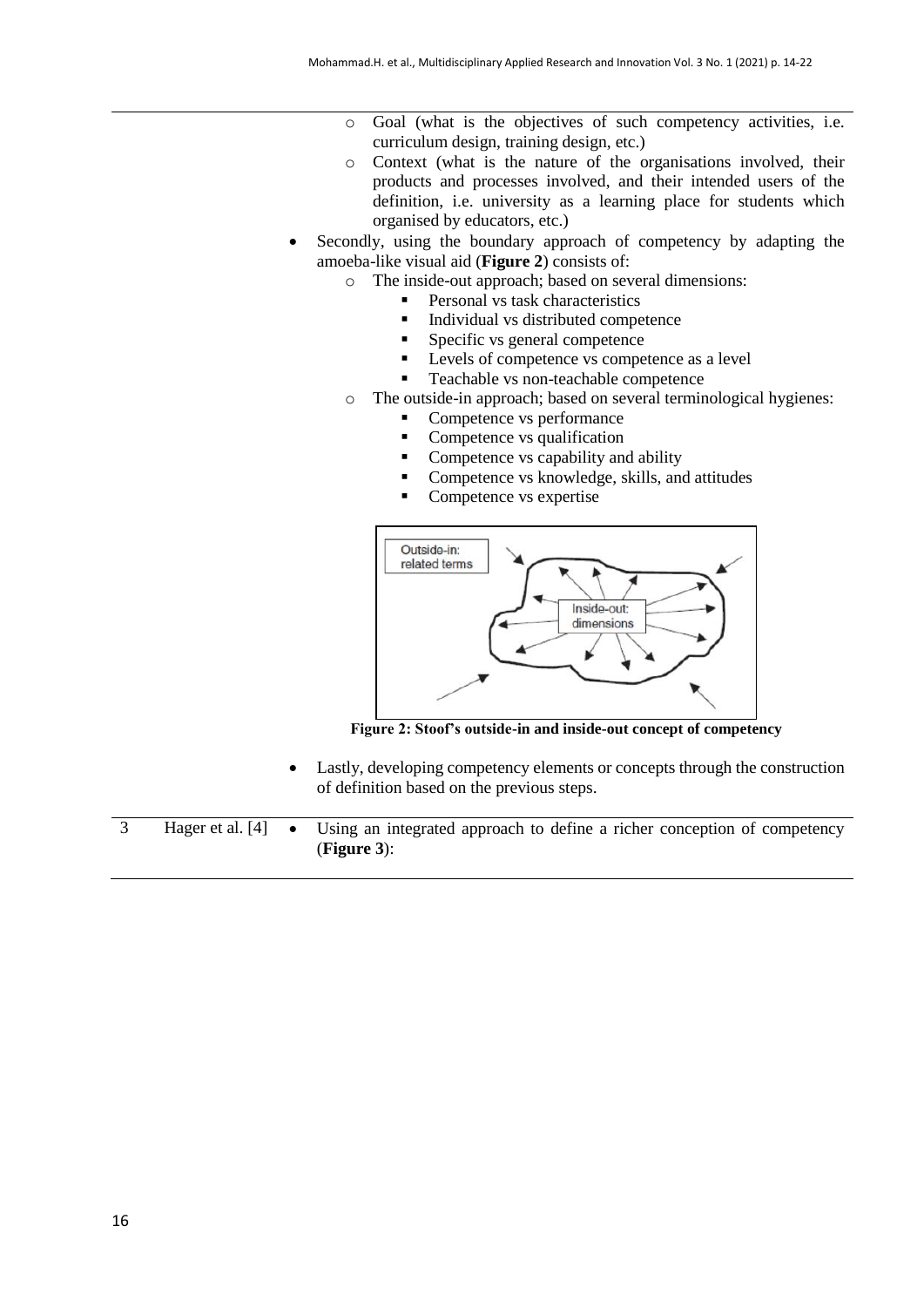







• Thus, representing the holistic competency model as a tetrahedron, which meta-competency signifies input that helps the acquisition of output competency (**Figure 5**):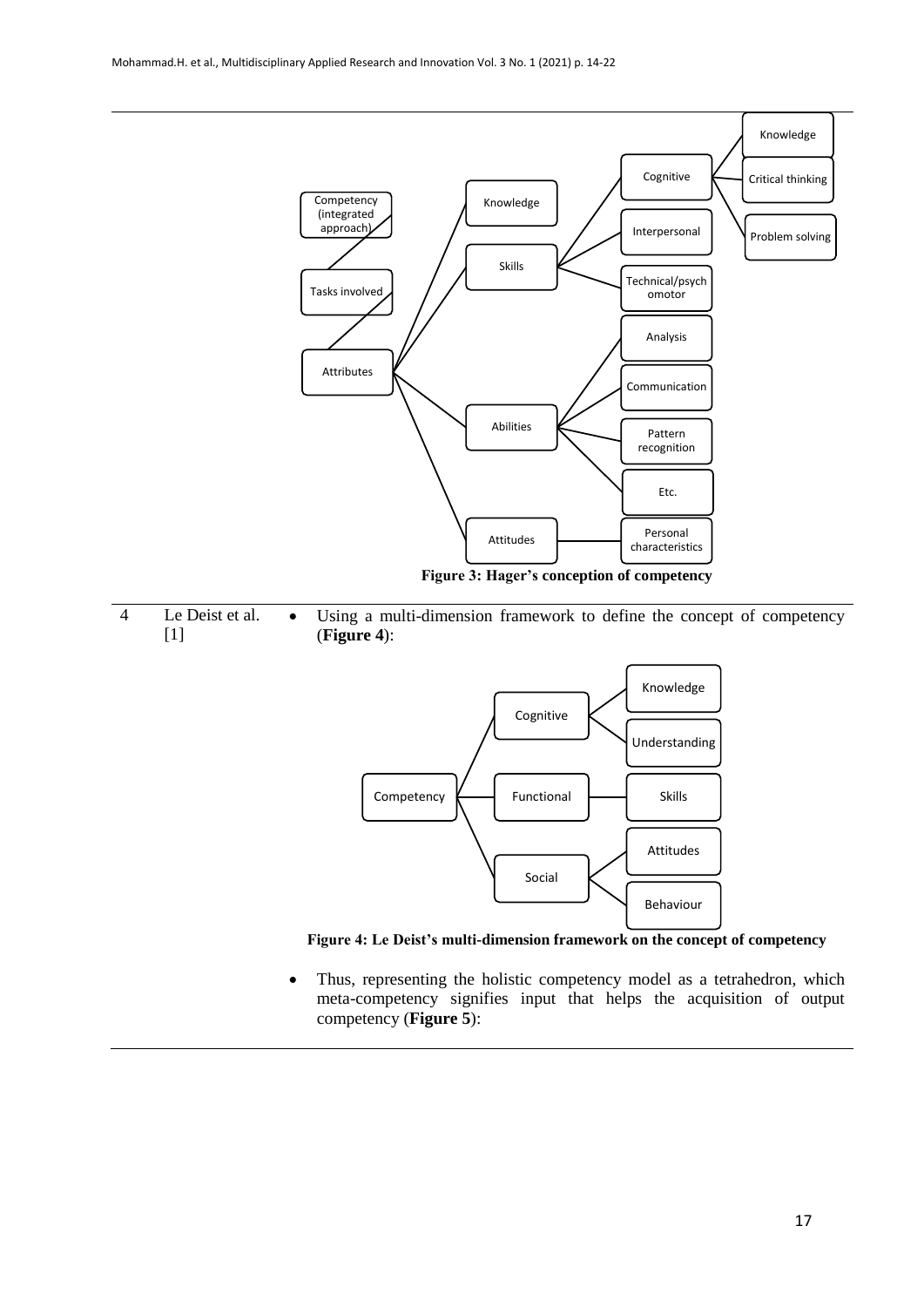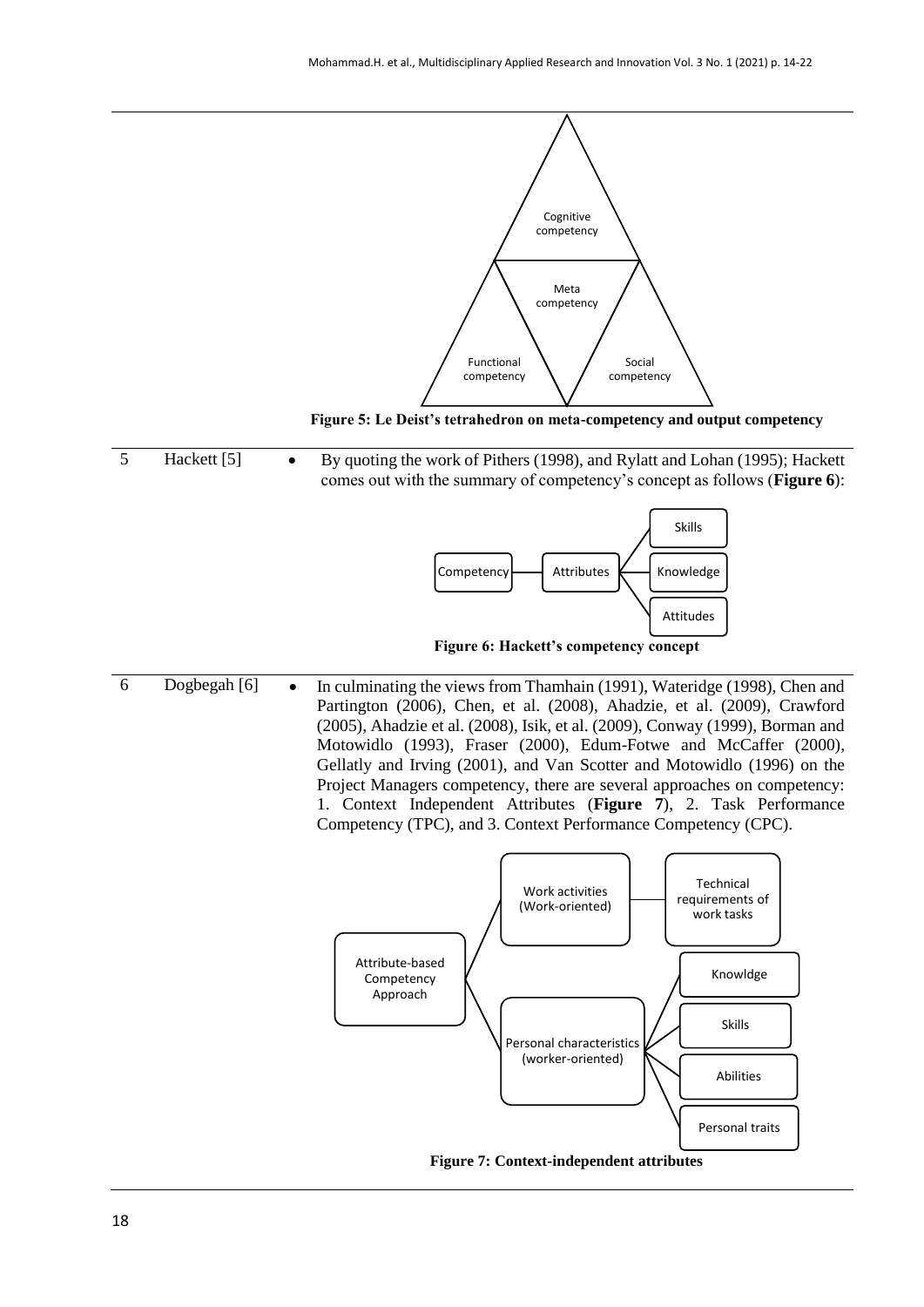However, TPCs (**Figure 8**) are best predicted by drawing on cognitive ability, job knowledge, task proficiency and experience. TPC also contribute either directly or indirectly to the technical function and usually vary between different jobs in the same organisation. Nevertheless, the major sources of variation in TPCs are human characteristics such as knowledge, skills and abilities that vary with task proficiency.



**Figure 8: Task Performance Competency (TPC)**

 On the other hand, CPC (**Figure 9**) is job-related acts which contribute to organisational effectiveness but are not formally recognised as part of the job. The knowledge, skills and habits associated with TPC are likely to be different from those associated with CPC.



**Figure 9: Context Performance Competency (CPC)**

 However, the TPC offers a potentially significant methodology that could help isolate and explicit term on the different dimensions of the CPMs competency profiles so that a more detailed understanding could be made. Therefore, Dogbegah held the view that; the TPC is worth exploring in the pursuit of an empirically rigorous understanding of the CPMs competency profiles.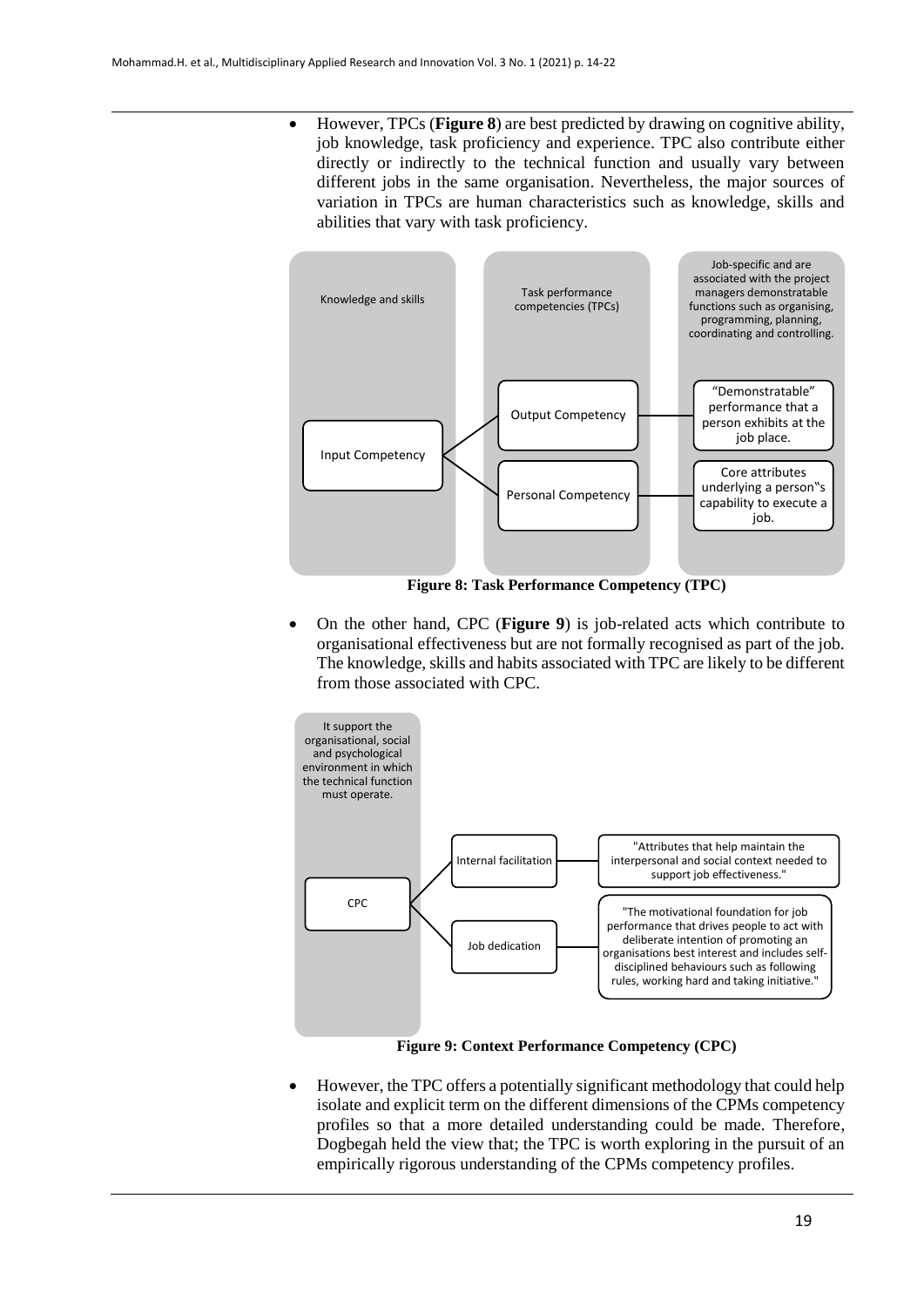7 Royal Institution of Chartered Surveyors (RICS) [7]

• RICS's Competency Mapping Framework (CMF) for quantity surveying (QS) programmes were categorising competency into Mandatory, Core, and Optional (**Figure 10**).



**Figure 10: RICS's Competency Mapping Framework (CMF)**

- Where:
	- o Mandatory is generic and basic skills for the QS to ensure the professionalism of the QS.
	- o Core competencies are defined as essential skills towards practising QS.
	- o Optional competencies are demarcated by their desirable nature of competencies that able to enrich the QS competency.
	- o All categories are further divided into three (3) attainment levels, namely; Level 1 for knowledge, Level 2 for knowledge and practical experience, and Level 3 for knowledge, practical experience, and capacity to advise.
- RICS stated that competencies are a collection of technical, professional practice, interpersonal, business, and management skills. Within these, the culmination of skills and abilities which comprises of tasks, attitudes, and behaviours became the basis (**Figure 11**).



**Figure 11: RICS's competency concept**

#### **3. Visible Part of Competency**

Highlighting the work of Stoof et. al. [3] and Le Deist et. al.[1]; Spencer and Spencer (1993), Hartle (1995) and Parry (1996) were mutually agreed on the visible part of "competency" which comprises of skills and knowledge. Spencer and Spencer (1993) stressed that skills and knowledge are noticeable and also teachable; he conceptualised his thought by using the iceberg model as the following figure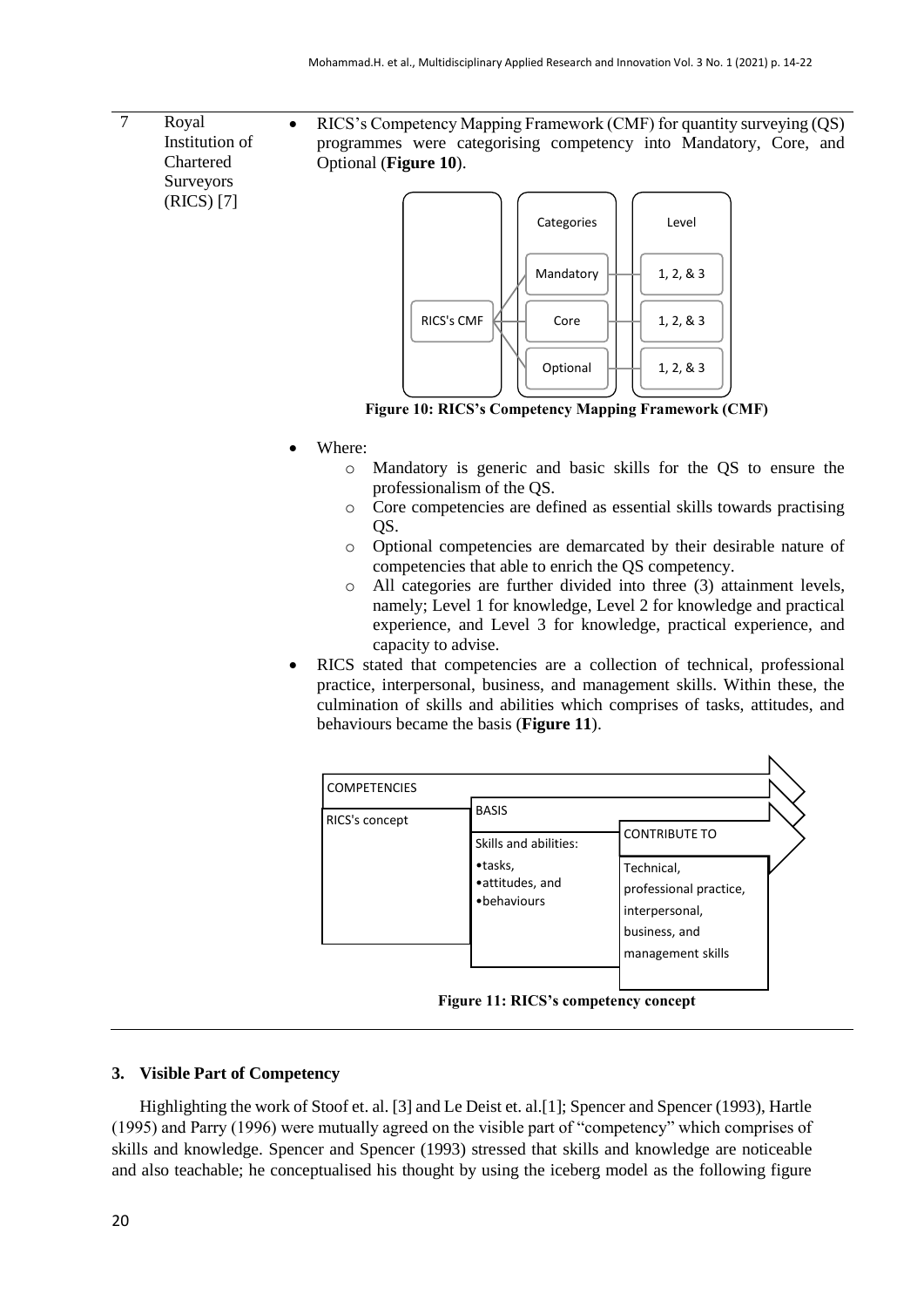(**Figure 12**). Whereas, Parry (1996) categorised skills and knowledge as hard competency and can be developed through training. Moreover, Hassan et al. were also in the same boat where he grouped the skills and knowledge into one predecessor, which are the "technical" aspect [2].



**Figure 12: Iceberg concept of Spencer and Spencer (1993) [3]**

Additionally, a learning curve related to competency can be differentiated between both types of competency (i.e. technical and non-technical) through a plotted diagram (**Figure 13**). Whilst aligned with the previous demarcation of competency; Rudarakanchana et al. (2015) asserted that both types of competency have a dissimilar pattern of contribution towards development level, by judging through cumulative competency achievement versus time spent (from novice to expert personnel) [9]. Technical competency requires a much shorter time to acquire, meanwhile the other way round for non-technical competency.



**Figure 13: The Contributions of Knowledge and Technical and Non-technical Skills in the Development from Novice to Expert Performance [9]**

#### **4. Conclusion**

Therefore, based on the previous table of summary (**Table 1**), it is obvious that the concept of competency underpinned the definition propounded by researchers. But however, it is noticeable that knowledge, skills, and abilities/attitudes (KSA) became the primary elements when discussing what is inside the "competency" – albeit technical or non-technical. Besides, most of the researchers agreed that "competency" need to be addressed along with its intended usage, function, and amid its appropriate contexts, in order to have the most suitable meanings. However, Mansfield (1996) continued as stressing that identification of basic, intermediate, and advanced levels of proficiency for technical